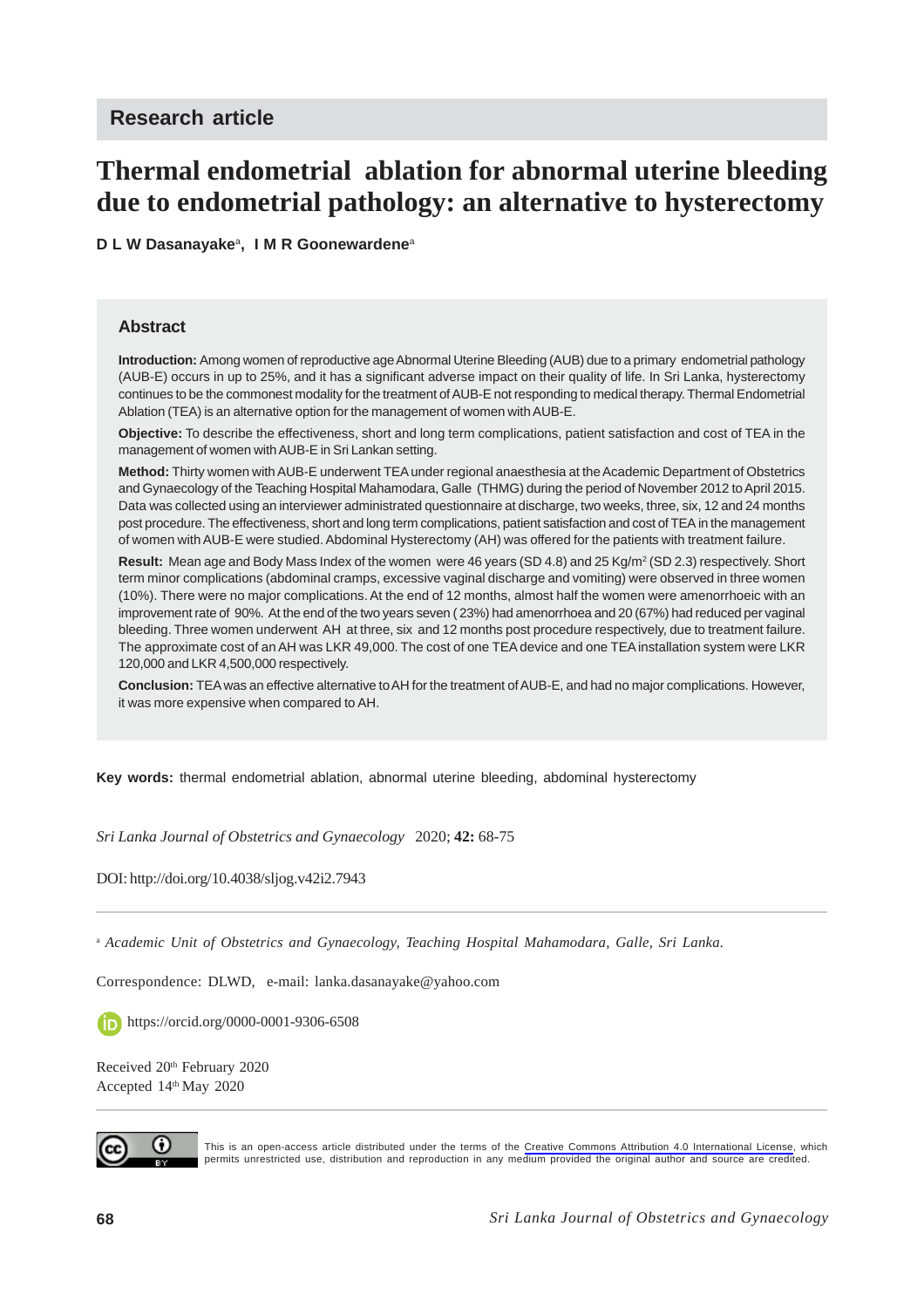# **Introduction**

Abnormal Uterine Bleeding (AUB) has a significant adverse impact on women's quality of life<sup>1</sup>. Women with AUB have been shown to have Health Related Quality of Life (HRQOL) below the  $25<sup>th</sup>$  centile for the general population<sup>2</sup>. Among women of reproductive age, prevalence of AUB ranges from 10 to 30%<sup>2</sup>, and it has been estimated that up to 80% of women who were treated, have AUB due to a primary endometrial pathology ( $AUB-E$ )<sup>3,4</sup>. AUB is one of the commonest reasons for gynaecological outpatient department referrals in the UK<sup>5</sup>, and it has been estimated that one in five women will have hysterectomy by the age of 55, mostly for menstruation related problems<sup>6</sup>.

Medical management is the preferred, first line of treatment of AUB-E7 . The surgical options available for the treatment of AUB-E can be broadly divided in to: techniques carried out under hysteroscopic control (first generation devices), non hysteroscopic ablation techniques (second generation devices) and hysterectomy. Hysterectomy leads to amenorrhoea in 100% of women and results in the highest improvement in HRQOL of all the treatment modalities available. However a hysterectomy should not to be embarked on lightly, as it can be associated with serious morbidity or even mortality, as evident from the VALUE study<sup>8</sup>. Although effective in treating AUB-E, first generation techniques (eg. Trans Cervical Resection of Endometrium) have the limitation of needing an experienced surgeon, associated potential fatal complications, a steep learning curve and a need for anaesthesia and hysteroscopy<sup>9</sup>. These short comings paved the way for the development of second generation devices. Many different methods have evolved over time in an attempt to simplify endometrial ablation and enable it to be performed in an outpatient setting without hysteroscopy. They include Thermal Endometrial Ablation (TEA) described by Singer in 1994<sup>10</sup>, Cryotherapy described by Pitroff in 199311 and Microwave Endometrial Ablation described by Sharp in 199512.

Global endometrial ablation using TEA is an effective, non hormonal, permanent treatment modality for AUB-E13. TEA is also a minimally invasive procedure with significantly reduced post operative morbidity<sup>13,14</sup>. If adequate financial resources can be found, of the currently available second generation methods of endometrial ablation, TEA appears to be the best option in low resource setting<sup>15</sup>. The success rates of TEA were reported to range from 88-91% in a large multi center, international, collaborative study<sup>16</sup>. Long term results of the same study showed (at 5 years) that 86% did not need a hysterectomy and 75% did not need further surgery<sup>17</sup>. It has been suggested that TEA should be an adjunct therapy, and not a replacement for AH. It is also probable that observed increased rate of endometrial ablation may be due to repeat ablations due to failed procedures. Furthermore, the minimal change in hysterectomy rate may be partly explained because hysterectomy follows failed ablations as a gold standard treatment for AUB<sup>18</sup>.

In Sri Lanka, hysterectomy has been the only option to treat women with failed medical treatment for AUB. Although the initial cost could be high, the minimally invasive procedure TEA would be cost effective in the long term because a hysterectomy involves major surgery under general anaesthesia and requires prolonged hospitalization of the patient, in contrast to TEA which could even be done as a day surgical procedure. Even though the National Guidelines for Sri Lanka mentions TEA as a Grade III recommendation for the management of AUB<sup>19</sup>, it is still not available in government hospitals. The objective of the current study was to describe the effectiveness, short and long term complications, patient satisfaction and cost of TEA in the management of women with AUB-E.

#### **Materials and method**

 A prospective cohort study was carried in the Academic Unit of Obstetrics and Gynaecology of the Teaching Hospital Mahamodara Galle (THMG) during the period of November 2012 to April 2015. Approximately 100 women with AUB-E presented to the gynaecological outpatient clinics of Academic Unit of Obstetrics and Gynaecology of the THMG in 2012. It was estimated that approximately 25-30% of them would have been suitable for TEA. Accordingly, 30 women with AUB-E were recruited for the study. Inclusion criteria were women with AUB-E, > 30 years of age, and who had no further fertility wishes. Women with active pelvic inflammatory disease, endometrial cavity distorted or elongated more than 15 mm in its long axis (determined by trans vaginal ultrasound scan), genital tract malignancy, unexplained vaginal bleeding, previous uterine surgery leaving the uterine wall < 8 mm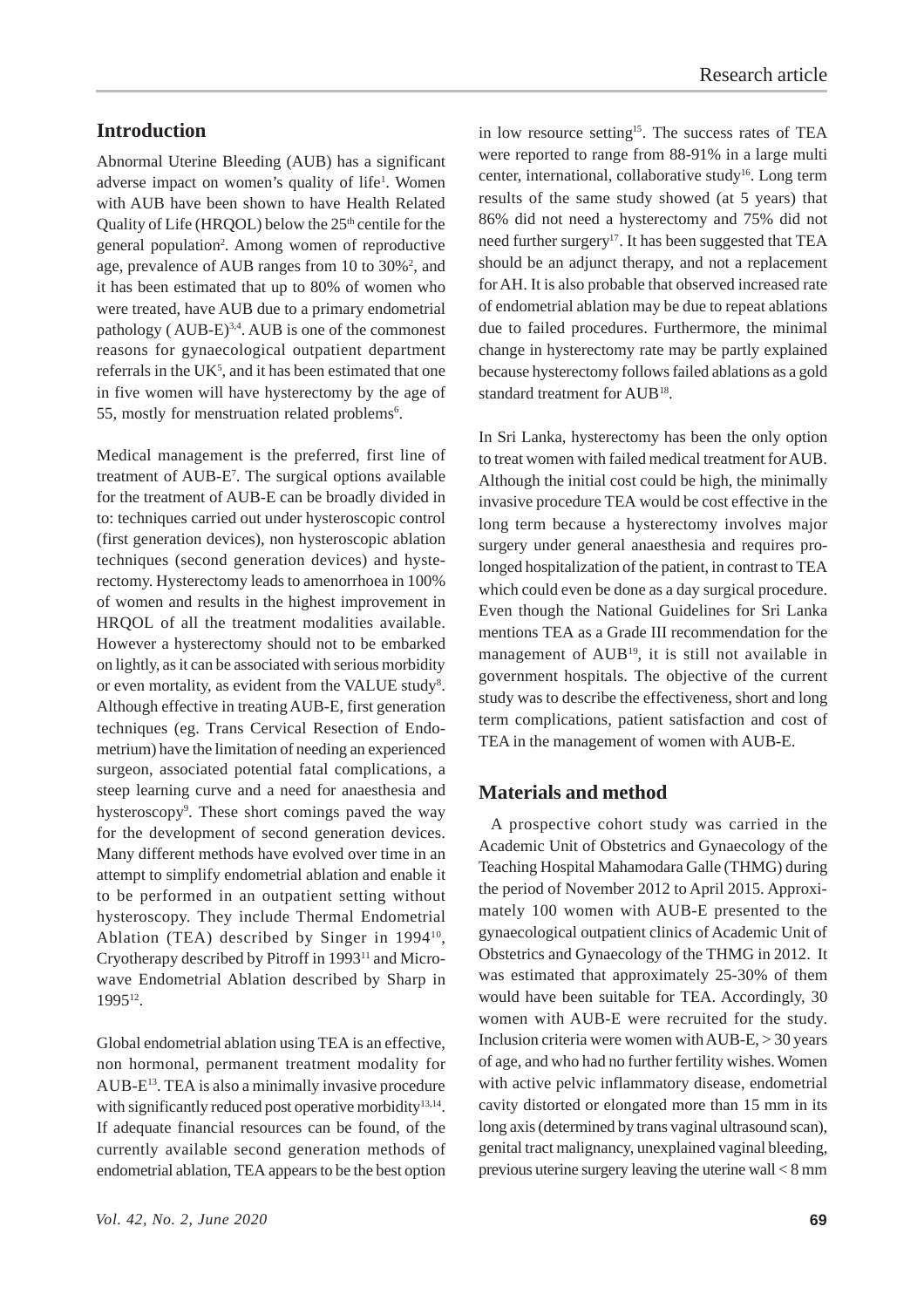thick, and uterine abnormalities such as septate or bicornuate uteri, were excluded from the study. Informed written consent was obtained from all the women included in the study. Ethical approval was obtained from the Ethical Review Committee, Faculty of Medicine, University of Ruhuna.

The procedure involved TEA with Gynaecare Thermochoice III catheter, Version 3.0 (Gynaecare Worldwide, A division of Ethicon, Inc. A Johnson & Johnson Company Somerville, New Jersey USA). This has an active mechanism for circulation of 5% Dextrose within the balloon. A therapy cycle consisted of the circulation of pre heated 5% Dextrose at 87°C for eight minutes. The procedure was carried out under regional anaesthesia. All patients underwent a pre procedure sharp curettage immediately prior to the ablation, to thin the endometrial lining for better effects. The procedure was carried out by trained gynaecologists (specialist or senior registrar or registrar) in the unit. Approximately 30 minutes pre-operatively, 1.5 g of Cefuroxim and 500 mg of Metronidazole were administered intravenously. Prior to carrying out the procedure, a vaginal examination was carried out to reassess the size and the direction of the uterus. This facilitated the

adjustment of the length of the device and direction of insertion.

Post treatment follow up appointments were arranged at two and six weeks, and three, six,12 and 24 months, unless a complication required earlier attention. On discharge, patients were provided a menstrual diary to document frequency and heaviness of menstrual bleeding. At each appointment patients were assessed for their menstrual bleeding pattern and blood loss using the menstrual diary. Satisfaction was assessed using a visual analogue scoring system ranging from  $0 =$  completely dissatisfied to  $10 =$  highly satisfied. Patients were informed to report to the outpatient clinic or even get themselves admitted to the unit, at any time if they experienced any troublesome bleeding. The contact telephone number of the Gynaecology Registrar was also provided, to be used in an emergency. If there was no significant improvement of AUB, hysterectomy was offered. The cost of an AH has been estimated to be approximately LKR 49,000<sup>20</sup>.

An ongoing electronic database was maintained confidentially. Outcome measures were calculated as proportions.

### **Results**

|                          | Range     | Mean (SD)             | <b>Median</b>            |
|--------------------------|-----------|-----------------------|--------------------------|
| Age (years)              | $32 - 53$ | 46.6 $(4.8)$          | $\overline{\phantom{0}}$ |
| BMI (kg/m <sup>2</sup> ) | 21.1-29.3 | 25.0(2.3)             | $\overline{\phantom{0}}$ |
| Parity                   | $0 - 5$   | <b>IQR</b><br>$1 - 3$ | $\mathfrak{D}$           |

**Table 1. Baseline characteristics of the study population (n=30)**

 $MI = Body Mass Index, SD = Standard Deviation, IQR = Inter Quintile Range$ 

The basic characteristics of the patients who underwent TEA are shown in Table 1.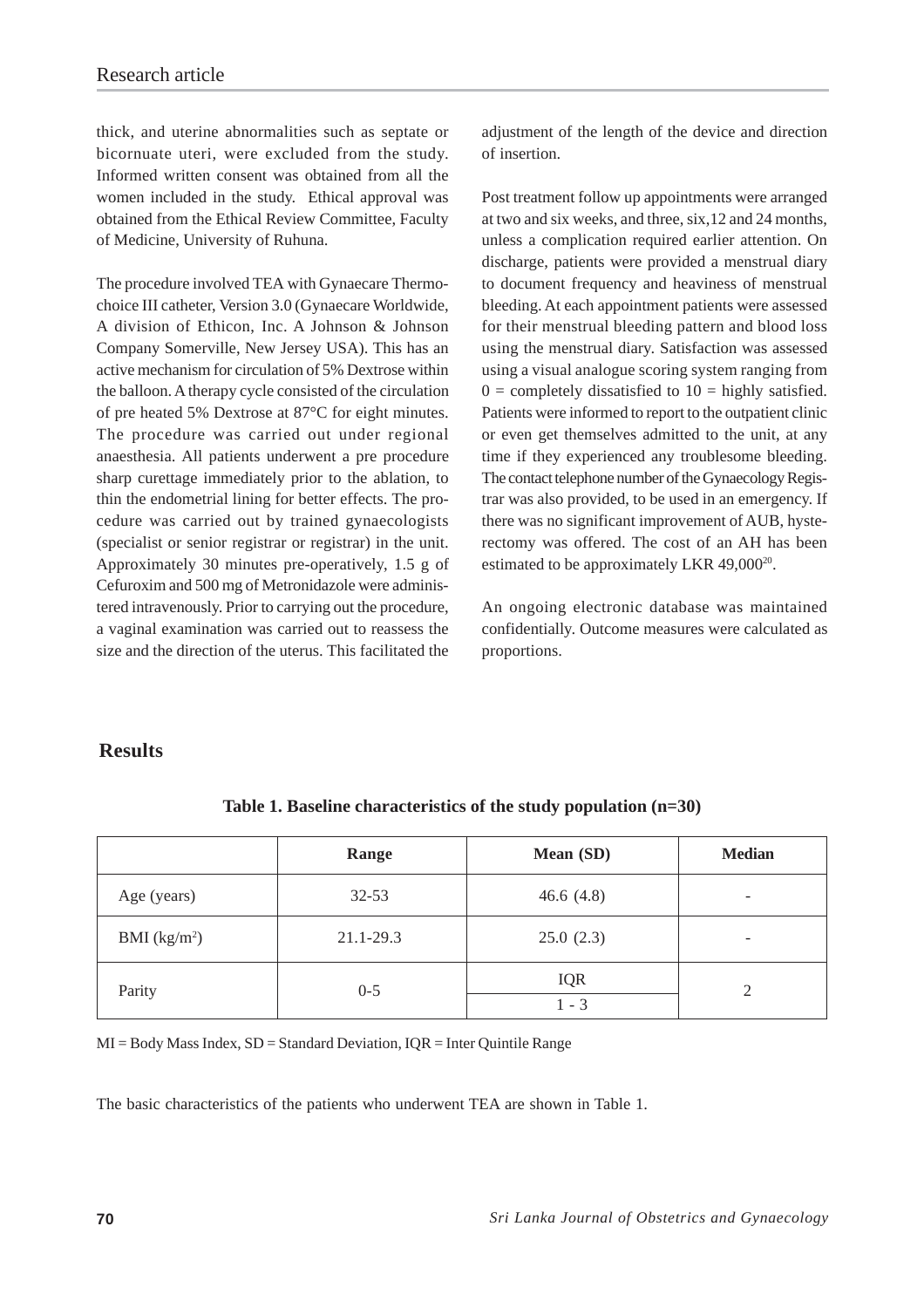|                                       | At one week $(n = 30)$ | At discharge $(n = 30)$ |
|---------------------------------------|------------------------|-------------------------|
| Excessive nausea and vomiting         |                        |                         |
| Abdominal cramps                      |                        |                         |
| Vaginal discharge with 'endometritis' |                        |                         |

#### **Table 2. Short term complications after thermal balloon ablation**

There were no major postoperative complications. Short term minor complications (abdominal cramps, excessive vaginal discharge and vomiting) were observed in three women (10%).

| <b>Outcome</b>                                   | At three<br><b>Months</b><br>$(n=30)$ | At six<br><b>Months</b><br>$(n = 29)$ | At one<br>year<br>$(n = 28)$ | At two<br>years<br>$(n = 27)$ |
|--------------------------------------------------|---------------------------------------|---------------------------------------|------------------------------|-------------------------------|
| Amenorrhoea                                      | 5                                     | 9                                     | 14                           | 7                             |
| Per vaginal bleeding<br>greatly improved         | 15                                    | 15                                    | 12                           | 19                            |
| Per vaginal bleeding<br>reduced slightly         | 9                                     | 4                                     |                              |                               |
| Per vaginal bleeding<br>same as previously       | 1                                     |                                       |                              | $\theta$                      |
| Per vaginal bleeding worsened<br>than previously | $\theta$                              | $\Omega$                              | $\theta$                     | $\Omega$                      |
| Hysterectomy                                     | 1                                     |                                       |                              | 0                             |

**Table 3. Outcome of following thermal balloon ablation**

At the end of 12 months, almost half the women were amenorrhoeic with an improvement rate of 90%. At the end of the two years seven (23%) had amenorrhoea and 20 (67%) had reduced per vaginal bleeding. Three women underwent AH at three, six and 12 months post procedure respectively, due to treatment failure (Table 3).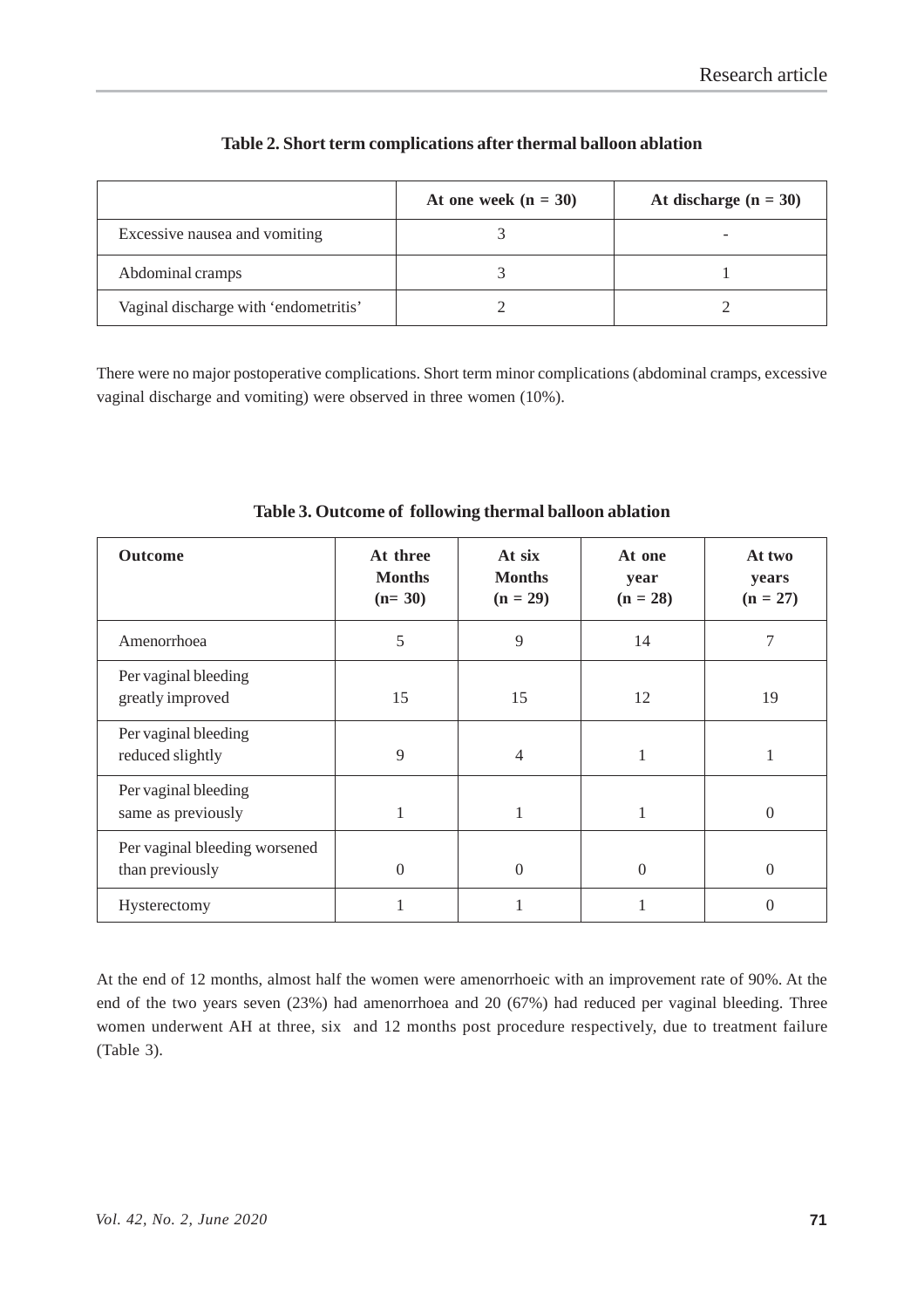| <b>Outcome</b>       | <b>Post Procedure</b><br>at 3 Months<br>$(n = 30)$ | <b>Post Procedure</b><br>at 6 Months<br>$(n = 29)$ | <b>Post Procedure</b><br>at 1 year<br>$(n = 28)$ | <b>Post Procedure</b><br>at 2 years<br>$(n = 27)$ |
|----------------------|----------------------------------------------------|----------------------------------------------------|--------------------------------------------------|---------------------------------------------------|
| Very satisfied       |                                                    |                                                    | 12                                               | 17                                                |
| Adequately satisfied | 18                                                 | 17                                                 | 12                                               | 9                                                 |
| Slightly satisfied   |                                                    |                                                    | 3                                                |                                                   |
| Unsatisfied          | 3                                                  | $\mathcal{D}$                                      |                                                  |                                                   |
| Greatly unsatisfied  | 0                                                  |                                                    |                                                  |                                                   |

**Table 4. Patient satisfaction after treatment with thermal balloon ablation**

Table 4 describes patients satisfaction at different timings following the procedure. Overall satisfaction was high at 90%.

The cost of one device of TEA was LKR 120,000 with cost of installation system of LKR 4,5000,000.

All procedures were performed under regional anaesthesia and mean operating time was 25 minutes (95% CI 22.6-27.4).

# **Discussion**

The current study found TEA was an effective alternative with almost half becoming amenorrhic at the end of one year and 90% showing a marked improvement in their AUB at the end of two years. Since only 10% required AH for failure of treatment, short term minor complications were observed in only 10% of women, no major complications were observed, and overall patient satisfaction was very high, TEA could be considered as an option for treatment of AUB-E in Sri Lanka, in spite of its markedly higher cost compared to AH.

Current study reported higher amenorrhic rate at the end the one year when compared to study done by Muller J et al in 2015 (50% vs 27%). They also found that 10% of hysterectomy rate which was comparable with our findings with their longer follow up time (five  $years)^{21}$ .

 TEA is recognized to have complications ranging from minor to major consequent to uterine measurements

and transferring thermal energy to the uterine cavity. Proper selection of patients for the procedure is of paramount importance to achieve high success rates with minimal complications. It is recognized that a normal sized uterus, a regular endometrial cavity and thinning of the endometrium prior to ablation would enhance the efficacy of treatment. The TEA device has a standard balloon size, which would not be effective for a significantly enlarged or distorted endometrial cavity. Heat generated in a regular endometrial cavity would cause uniform destruction of the endometrium with high success rate while a distorted, irregular endometrial cavity could result in pockets of endometrium not undergoing ablation. A thin endometrium would facilitate complete endometrial ablation. Sharp curettage prior to the procedure was the method used to obtain a thin endometrium prior to ablation. The use of a GnRh analogue was not considered for this purpose due to its higher cost.

Although major complications such as uterine perforation, endometritis, heat damage to bowel, and systemic infection were not seen and short term minor complications were observed in only 10% of women, the safety of TEA can not be inferred by the current small study. The high patient satisfaction was probably due to the improvement of AUB, short hospital stay and minimal complications.

Although hysterectomy has traditionally been frequently regarded as the definitive modality of treatment for AUB-E, global endometrial ablations have become increasingly popular as a less invasive alternative to AH, over last two decades. Consequently, the number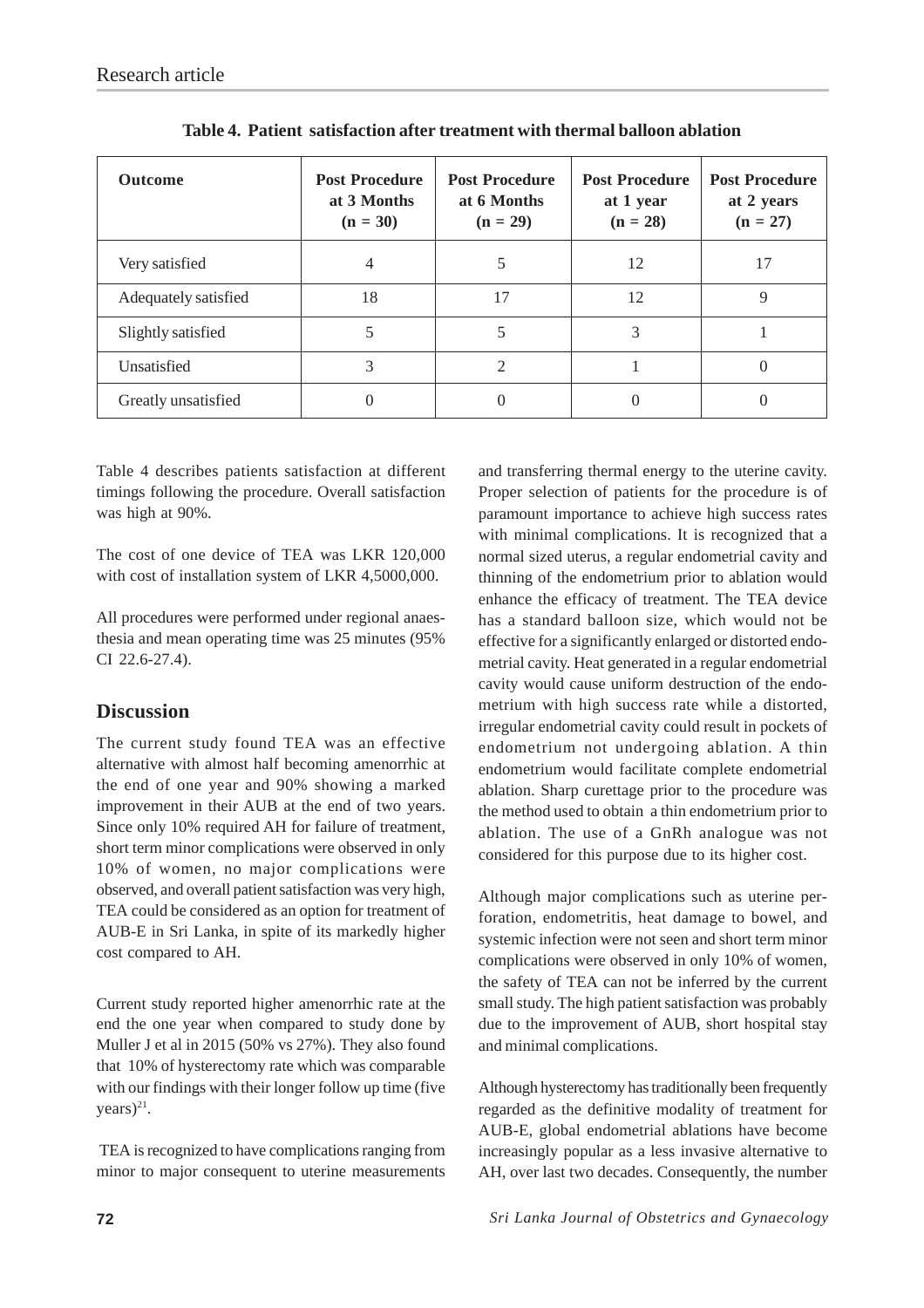of hysterectomies in the UK are reported to have declined by  $64\%$  between 1995 to  $2002^{22}$ .

The success rates observed in the current study are comparable with other studies reported in the literature<sup>16,10</sup>. In the current study, three  $(10\%)$  women underwent hysterectomy due to treatment failure. A systematic review of TEA carried out in 2004 found that 1 to 10% of patients had hysterectomy at end of one year after TEA, and this number increased to 3% to 12% at the end of two years. One study reported that 6% of patients who had TEA needed a hysterectomy by end of three years, and this figure increased to 9% at the end of five years $^{23}$ .

Second generation techniques have been associated with shorter operative time and being more often performed under local anaesthesia (LA) rather than general aneasthesia  $(GA)^{24}$ . The development of newer (second generation) endometrial ablative techniques has enabled clinicians to set up a comprehensive outpatient service to treat heavy menstrual bleeding effectively without the need for general anaesthetic or conscious sedation<sup>25</sup>. Furthermore, a study done by Thomas J C et al reported a 80% success rate of TEA as an outpatient procedure carried out under  $LA<sup>26</sup>$ . The current study was carried out under regional anaesthesia and the operative time was approximately 25 min. which is relatively shorter than the average time taken for the AH. It has been suggested that the learning curve for competency in the TEA procedure involves about 10 cases. The experience of the surgeon and ability of performance under LA would no doubt improve patient satisfaction. Two studies done in two different settings by Jarrell A and Ingrid A A found 54% and 80% of women reporting overall satisfaction with the procedure respectively<sup>27,28</sup>. The current study has much higher satisfaction rate (90%) with comparison to those studies. Ayesha A et al also reported in their study on audit of outcomes and patient satisfaction in outpatient endometrial ablation in 2020, as 90%29. If further studies demonstrate the safety of the procedure and the feasibility of carrying it out under LA, it could be carried out as an outpatient procedure and patient satisfaction may also be improved.

Although, in the current study, treatment of AUB-E with TEA was markedly more expensive than treatment with AH. A systematic revive involving 1561, number of countries found that a TEA was markedly cheaper

than carrying out AH<sup>30</sup>. Same finding was reported by Miller JD et al in 2018 for cost effectiveness of endometrial ablation with the Global Ablation Modalities including TEA and hysterectomy for treatment of abnormal uterine bleeding. They found that the cost for hysterectomy was almost double the cost for endometrial ablation<sup>31</sup>. This probably reflects a marked disparity in setting up a TEA system in Sri Lanka compared to European countries.

 The main strength of the current study was the well planned follow-up of women up to two years with no loss to follow-up. However, this was only a pilot study and had its limitations. Authors acknowledged the delay of submitting the original article six years after the intervention. This is partly explained due to necessity of carrying out two years of follow up to improve of the quality of the study. The last case recruitment took place in April 2015 and the follow up ended in April 2017. However it took another six months to trace them in community due to changing their residents and contact details. Analysis and report writing were carried out up to one year. However authors believe that this single center experience was still important to low resource setting countries like Sri Lanka due to two main reasons: making decisions to practice minimally invasive interventions, despite of its cost for the postgraduate training purposes and improve the HRQOL of women. Up-to-date there are no Sri Lankan literature available on this regard despite of wide usage of endometrial ablation elsewhere in the world.

The main outcome measure which was menstrual blood loss was assessed only in a semi-objective manner with the maintenance of a menstrual diary by the women. This could lead to inaccuracies. However 50% became amenorrheic at the end of the two years. Another limitation was the non measurement of pre procedure and post procedure menstrual blood loss to enable a comparison between the two. The study sample was too small and had no power to assess complications adequately. Furthermore, the HRQOL for TEA was not assessed. Proper calculation of cost effectiveness using the absolute cost, duration of hospital stay, procedure related complications and patient satisfaction would have improved the understanding of cost effectiveness of TEA in comparison to conventional AH. "Comparison of cost effectiveness and HRQOL of women who undergo thermal endometrial ablation vs AH" could be the topic for a future study.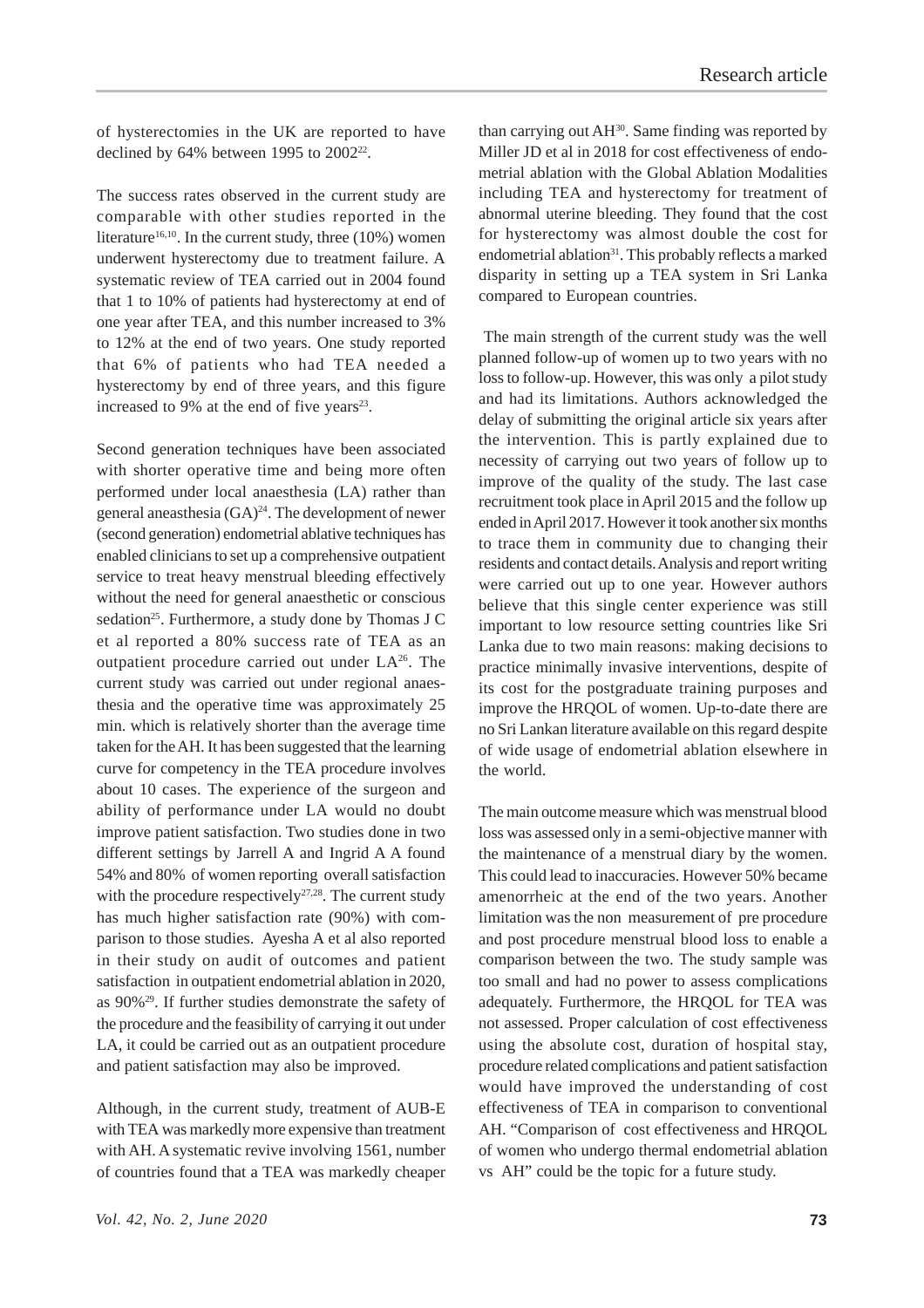Although its high cost will limit widespread use, TEA an other minimal access gynecological procedures should be made available in teaching centers in order to train postgraduates in the use of these new techniques as well as expose undergraduates to the newer modalities of minimal access gynaecological care.

# **Conclusion**

TEA was an effective alternative to AH for the treatment of AUB-E, and had no major complications. However, it was more expensive than AH.

### **References**

- 1. Kadir RA, Edlund N, Von Mackensen S. The impact of menstrual disorders on quality of life. Int J Gynaecol Obstet; 113: 3-13.
- 2. Liu Z, Doan QV, Blumenthal P, et al. A systematic review evaluating health related quality of life, work, improvement of health care costs and utilization in abnormal uterine bleeding. Value Health 2007; 10: 183-94.
- 3. Hurskainen R, Grenmann S, Komi I, et al. Diagnosis and treatment of menorrhagia. Acta Obstet Gynecol Scand. 2007; 86: 749-57.
- 4. Lethaby A. Irvine GA, Camerone IT. Cyclical progesterones for heavy menstrual bleeding. Cochrane Database System Review. 2008: CD001016.
- 5. Conlter A, et al. Outcomes of referrals to gynaecology out patients clinics for menstrual problems: An audit of general practice. Br J Obstet Gynaecol. 1991; 98: 789-96.
- 6. Vessey MP, Villard Mackintosh L, McPherson K, Coultera A, Yeates D. The epidemiology of hysterectomy: Finding in the large cohort study. Br J Obstet Gynaecol. 1992; 99: 402-7.
- 7. Julia Osei and Hilary, Critchley, Menorrhogia, mechanisms and targeted therapies, Curr Opin Obstet Gynecol. 2005; 17: 411-18.
- 8. McPherson K, et al. Severe complications of hysterectomy: The value study. Br J Obstet Gynaecol. 2004; 111: 688-94.
- 9. Halt EMG. Endometrial resection: Baillers clinical Obstetrics and Gynaecology. 1995; 9: 279-97.
- 10. Neuwirth RS1, Duran AA, Singer A, MacDonald

R, Bolduc L. The endometrial ablator: a new instrument. Obstet Gynecol. 1994; 83(5): 792-6.

- 11. Pitroff R, Majia S, Murray A. Initial experience with transcervical cryoablation using saline as a uterine distension medium. Minim Invasive Ther. 1993; 2: 69-73.
- 12. Sharp NC, Cronin N, Feldberg I, Evans M, Hodgson D, Ellis S. Microwaves for menorrhagia: a new fast technique for endometrial ablation. Lancet. 1995; 346(8981): 1003-4.
- 13. Dwyer N, Huttory J, Stirrat GM. Randomized controlled trial comparing endometrial resection with abdominal hysterectomy for the surgical treatment of menorrhagia. Br J Obstet Gynaecol. 1993; 100: 237-43.
- 14. Pinion S, et al. Randomized trial of hysterectomy, endometrial ablation for dysfunctional uterine bleeding. Br Med J. 1994; 309: 979-83.
- 15. Haththotuwa R, et al. Management of abnormal uterine bleeding in low and high resource setting: Consideration of cultural issues. Semin Reprod Med. 2011; 29(5): 446-58.
- 16. Amso NN, et al. Uterine thermal balloon therapy for the treatment of menorrhagia: First 300 patient from multicentric study. International collaboration utering balloon working group. Br J Obstet Gynaecol. 1998; 105: 517-23.
- 17. Amso NN, et al. Uterine endometrial balloon therapy for the treatment of menorrhagia: Long term multicentric follow up study. International collabarotion uterine balloon working group, Hum Reprod. 2003; 18: 1082-7.
- 18. Farquhar CM, Naoom S, Steiner CA. The impact of endometrial ablation on hysterectomy rates in women with benign uterine conditions in the United States. Int J Technol Assess Health Care.18(3): 625-34.
- 19. Guideline on the Management of Abnormal uterine bleeding. Sri Lanka College of Obstetricians and Gynaecologists 2007.
- 20. Ekanayake C, Pathmeswaran A, Kularatna S, et al. Cost evaluation, quality of life and pelvic organ function of three approaches to hysterectomy for benign uterine conditions: Trials 18, 565 (2017) doi:10.1186/s13063-017-2295-7.
- 21. Patient satisfaction and amenorrhea rate after endometrial ablation by ThermaChoice III or